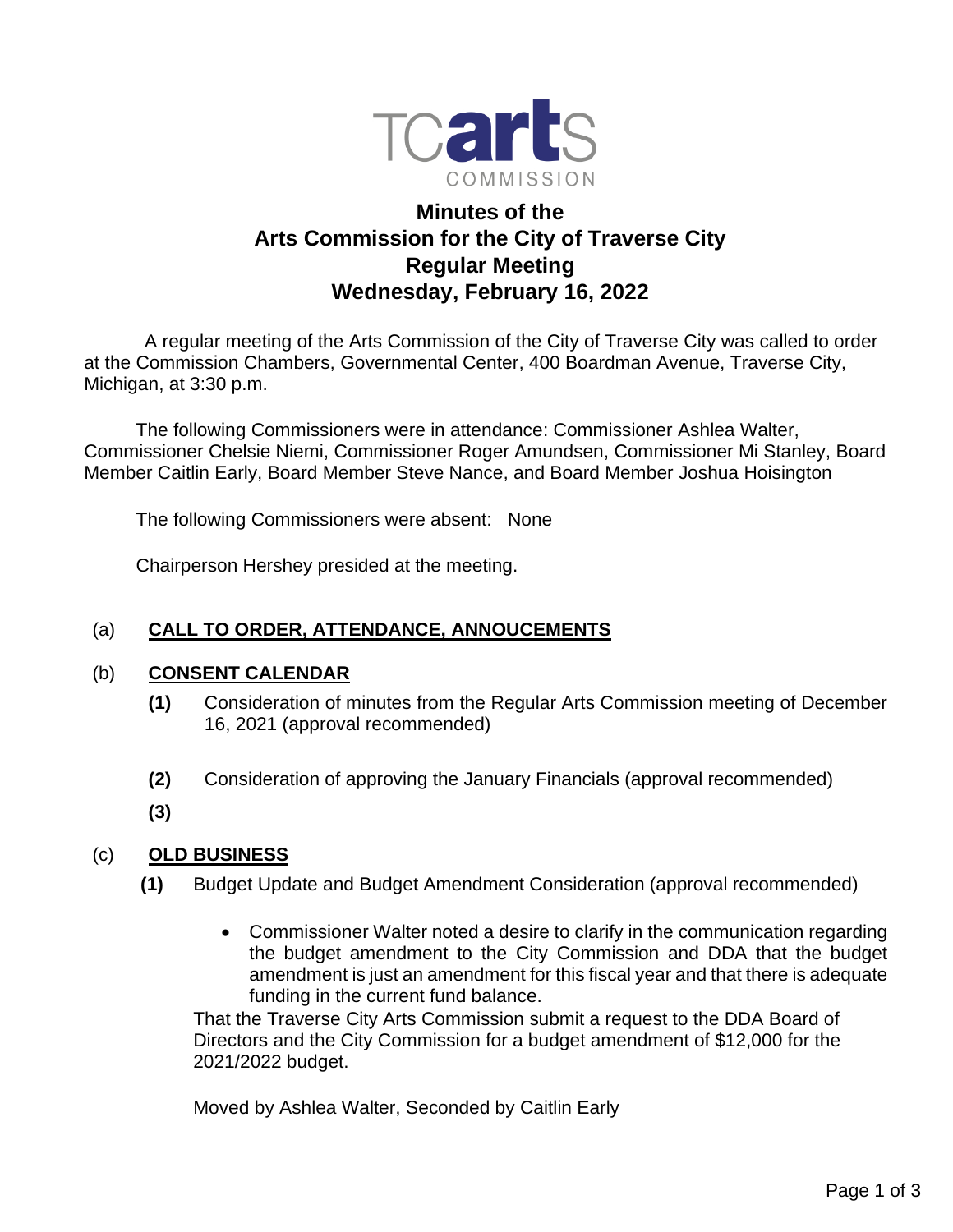**Yes:** Ashlea Walter, Chelsie Niemi, Roger Amundsen, Mi Stanley, Caitlin Early, Steve Nance, and Joshua Hoisington

**Absent:** None

#### **CARRIED. 7-0-0 on a recorded vote**

- **(2)** Art Signage Installation Project Update
	- Burkholder noted that signs have been installed at the 10th Street Trailhead project and the Petrakovitz sculptures and re-installed at the pedestrian tunnel.
	- Commissioner Early noted a desire to discuss options for cheaper/more recyclable signs for rotating exhibits with Image 360. Burkholder noted he would follow up with Image 360.
- **(3)** Banner Request for Proposals
	- Commissioners noted a desire to provide a pay-out for each banner of \$100 (for a total of \$3,000) for the entire corridor.
	- Commissioners noted a desire to move the project into the early part of the 2022/2023 fiscal year but release the RFP prior to June 1st.
	- Commissioners noted a desire to revise the RFP to: (1) include "up to" four banner and nine artists into the RFP; (2) streamline the application requirements to include: Letter of Interest, Images and Resume; (3) streamline the contract requirements regarding copyright (upon approval from the city attorney); (4) include the Arts Selection Panel in the process narrative; and (5) correct a few typo's.
	- Commissioners decided that artist recognition will be in digital formats rather than on the banners themselves.
- **(4)** Art on the TART Request for Proposals
	- Commissioners noted a desire to revise the RFP to include: (1) clarification that the art submission could be new or existing art; (2) push back the call for artist a couple weeks; and (3) rework the images on the "location" description to demonstrate the project must be set back from the trail (for snow clearing) and that the installation could bleed into the surrounding landscape.
	- Mr. Burkholder noted he would revise the RFP and send it to Commissioner Amundson for final approval before releasing it.
- **(5)** Strategic Plan Update
	- Burkholder noted a contract will be prepared for the Strategic Plan once the budget amendment is approved.

#### (d) **NEW BUSINESS**

**(1)** Pride Celebration Proposal - Nick Viox